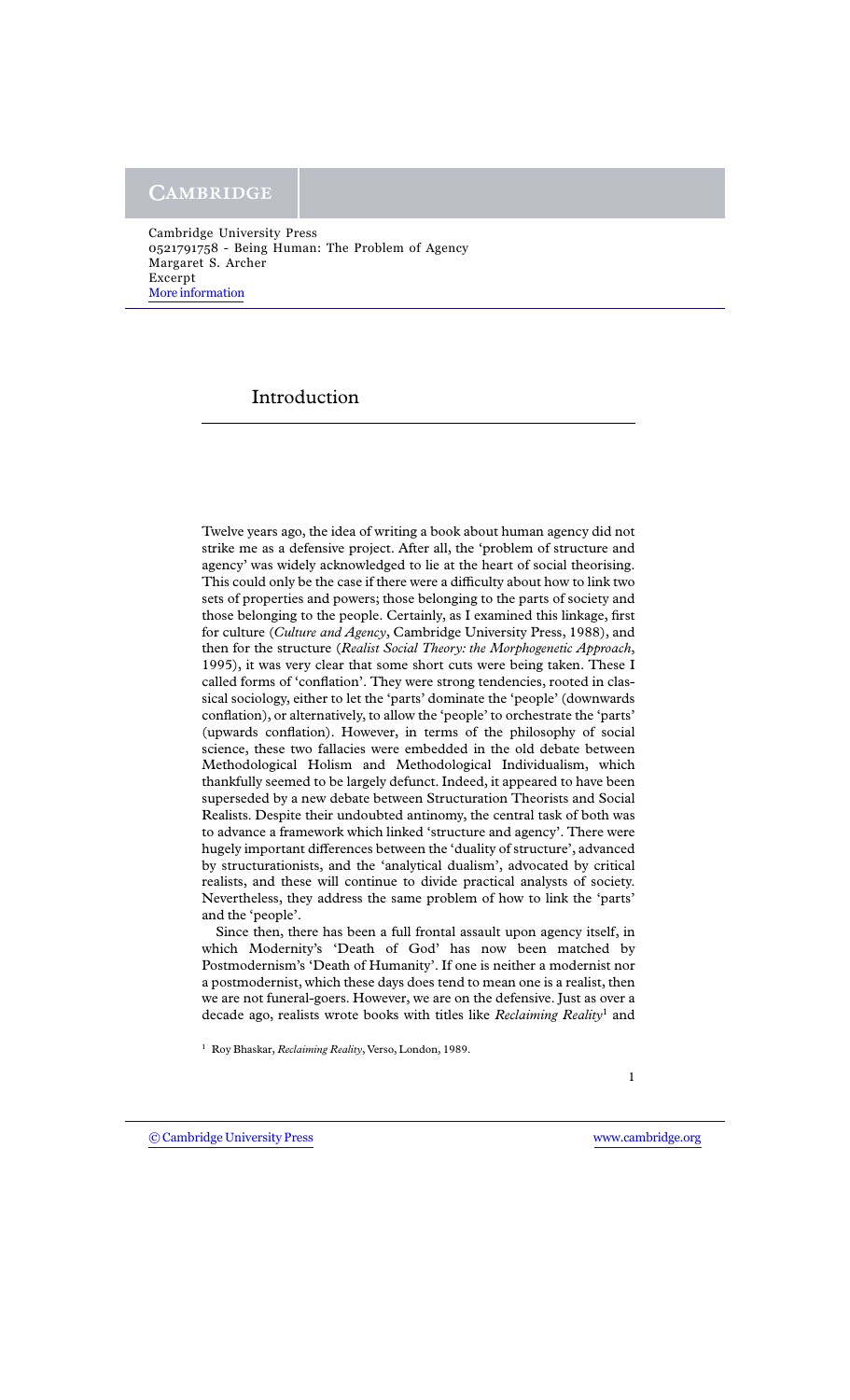## 2 Being human: the problem of agency

*Reality at Risk*, <sup>2</sup> so now it is our job to reclaim Humanity which is indeed at risk. At least, it is at risk in the Academy, where strident voices would dissolve the human being into discursive structures and humankind into a disembodied textualism. Outside of Academia, ordinary people act in undemolished fashion – they confront the world, meaning nature and practice rather than just society, for, as functioning human beings, they cannot endorse the 'linguistic fallacy'; in confronting their environment they feel a continuous sense of the self who does so, for they cannot live out their dissolution; they have cares, concerns and commitments which they see as part of themselves, for they cannot accept the 'identity' of demolished men and women; and they have social positions, which most of them would like to rectify, in at least some respect, and are unconvinced that social improvements merely depend upon discursive changes.

All this stuff of life needs confirming. This is not because lay agents are infallibly right about their agency. Indeed they are not, or there would be much less discrimination, injustice, alienation, oppression, materialism and consumerism around, and much more emancipatory collective action. However, they are hanging on to the bare bones of agency, which are the necessary pre-conditions for human activity rather than passivity. It is those that need reinforcing. This is not because I think that the emergence of postmodernist beings is a real possibility: far from it, they are such a contradiction in terms that they could never get out of bed. On the contrary, given the way in which we are constituted, the way in which the world is made, and the necessity of our interaction, I believe we are all realists – naturalistically.

Because of this, we cannot be ontologically undermined, in the same sense that natural reality never itself needed reclaiming, for it is selfsubsistent. It is prevalent ideas about both which need resisting, because the spread of an epistemology of dissolution can have serious repercussions for one of our most distinctive human properties and powers – our reflexivity. Although our continuous sense of self is, I will argue, ontologically inviolable, our personal and social identities are epistemologically vulnerable. Both hinge upon our ultimate concerns and commitments. Both then can be undermined by a reflexivity which repudiates concern as anything other than ephemeral, and which thus repulses the solidarity of self and its solidarity with others, which is necessary for commitment. The reflexive turn towards inconstancy would effectively make us passive: our instant gratification may give the illusion of hyperactivity, but we would not care enough, or long enough, about anything to see it through. There is a default setting on the human being: if we do not care enough

<sup>2</sup> Roger Trigg, *Reality at Risk*, Harvester Wheatsheaf, London, 1989.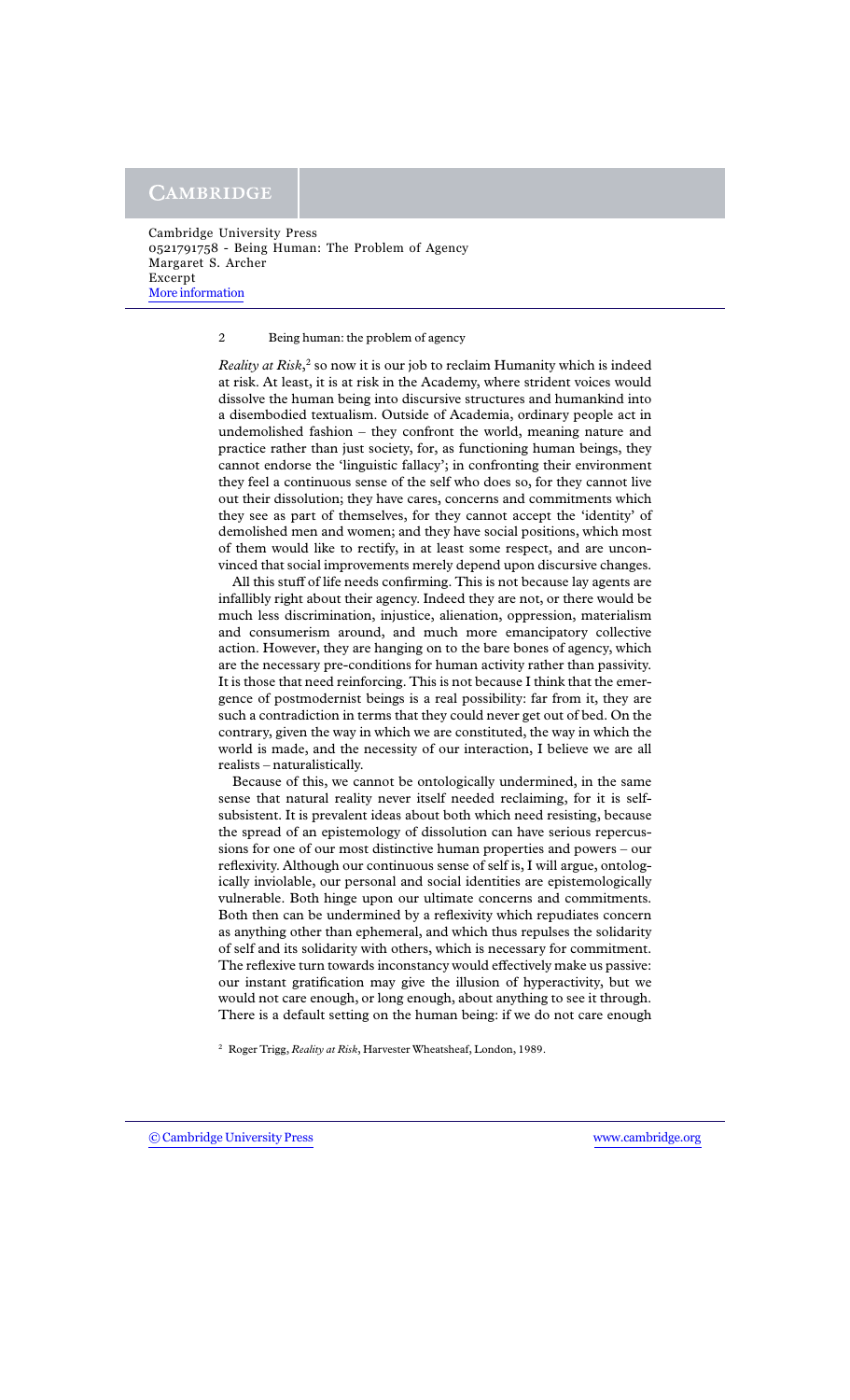## Introduction 3

about making things happen, then we become passive beings to whom things happen.

Part I of this defence (chapters 1, 2 and 3), begins by scrutinising theories about the dissolution of humanity. It argues that the intransitive properties of human beings cannot be dissolved into the transitivity of language. The path followed by postmodernists is one which progressively tries to sever the relationship between language and the world, and then to hold the resulting sign system to be a closed one. People are reduced to nodal points through which messages pass, and the self becomes dissolved into discursive structures. The basic defence against this, which is developed throughout the book, is that the relationship between human beings and the world never can be severed. The way we are organically constituted, and the way in which the world is, together with the fact that we have to interact with the world in order to survive, let alone to flourish, means that an important part of being human is proofed against language. Specifically, to anticipate the argument developed in part II, our continuous sense of self, or self-consciousness, emerges from our practical activity in the world. It therefore cannot be demolished by any linguistic theory, for the simple reason that our sense of selfhood is independent of language.

No one of postmodernist persuasion would accept this primacy which I am defending of practice, because of their 'exorbitation of language'. Nevertheless, the postmodernist project hesitates before the total demolition of humanity. Demolished 'man' is just that, and because of it, 'he' is entirely passive. Yet certain major thinkers wanted signs of life from 'him', which amounted to significant activity. Thus, Foucault held on to the human capacity for resistance, and Rorty to the human ability for selfenrichment. Yet neither resistance nor enrichment could be coherent without a human self who engaged in them. Thus, in their thought, the postmodernist project turns full circle, and acknowledges that the human being cannot be dispensed with. However, if re-humanisation was admitted to be a necessity by some, this was with a grudging minimalism about the human properties and powers allowed back on board. Human beings were necessary, but they were not necessarily very much, in fact just a pouch which held their projects together like loose change.

In the face of this postmodernist onslaught upon humanity, minimalism became the hallmark in dealing with humankind. Just how few properties and powers could be allowed to people, in order for them to function as agents, within any alternative theoretical framework? Thus, even the opposition contributed to the impoverishment of humanity. This is the theme of part I. Firstly, 'Modernity's Man' (chapter 2), as the projection of the Enlightenment tradition, worked strenuously at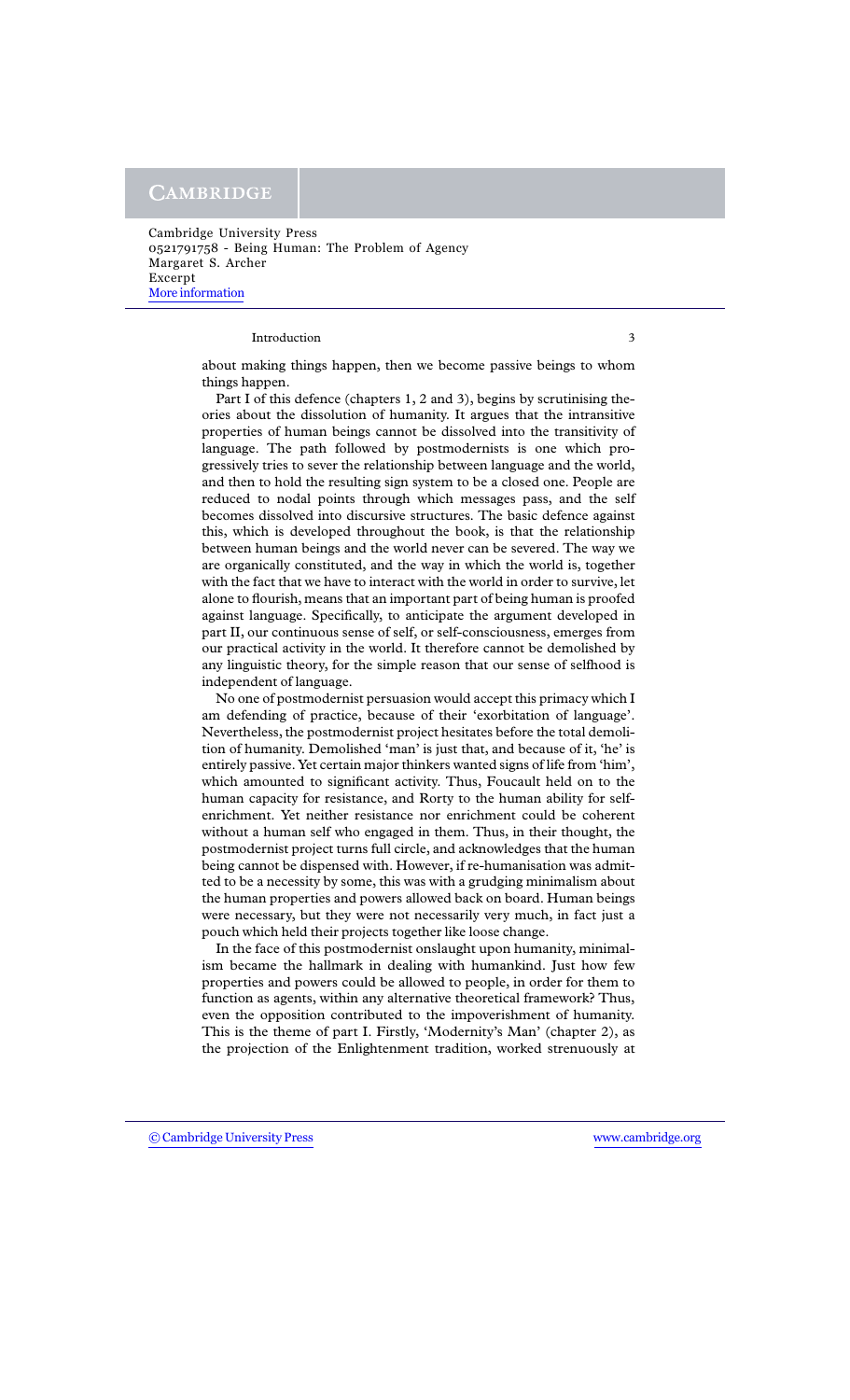## 4 Being human: the problem of agency

stripping-down the human being until he or she had one property alone, that of rationality. Rationality was treated as pre-given, and therefore none of our relations with the world contributed anything to making us what we are. Yet, this model of *homo economicus* could not deal with our normativity or our emotionality, both of which are intentional, that is they are 'about' relations with our environment – natural, practical and social. These relationships could not be allowed to be, even partially, constitutive of who we are. Instead, the lone, atomistic and opportunistic bargain-hunter stood as the impoverished model of 'man'. One of the many things with which this model could not cope, is the human capacity to transcend instrumental rationality and to have 'ultimate concerns'. These are concerns which are not a means to anything beyond them, but are commitments which are constitutive of who we are, and an expression of our identities. To anticipate part III, 'Modernity's Man', 'who knows the price of everything and the value of nothing', lacked the wherewithal to acquire strict personal identity, which is a matter of determining our ultimate concerns and accommodating others to them.

Standing opposed to 'Modernity's Man', was 'Society's Being' (chapter 3). This is the social constructionists' contribution to the debate, which presents all our human properties and powers, beyond our biological constitution, as the gift of society. From this viewpoint, there is only one flat, unstratified, powerful particular, the human person, who is a site, or a literal point of view. Beyond that, our selfhood is a grammatical fiction, a product of learning to master the first-person pronoun system, and thus quite simply a theory of the self which is appropriated from society. This view elides the concept of self with the sense of self: we are nothing beyond what society makes us, and it makes us what we are through our joining society's conversation. However, to see us as purely cultural artefacts is to neglect the vital significance of our embodied practice in the world. This is crucial because it is these practical exchanges which are held, in part II, to be the non-linguistic sources of the sense of self. Of the many features of human beings which present difficulties to the constructionist, the most intransigent is our embodiment. Bodies have properties and powers of their own and are active in their environment, which is much broader than 'society's conversation'. The resultants of our embodied relations with the world cannot be construed as the gift of society. Constructionism thus impoverishes humanity, by subtracting from our human powers and accrediting all of them – selfhood, reflexivity, thought, memory and emotionality – to society's discourse.

Of course, what emerges in these two approaches as they impoverish humanity, are conventional forms of conflationary theorising. Conflation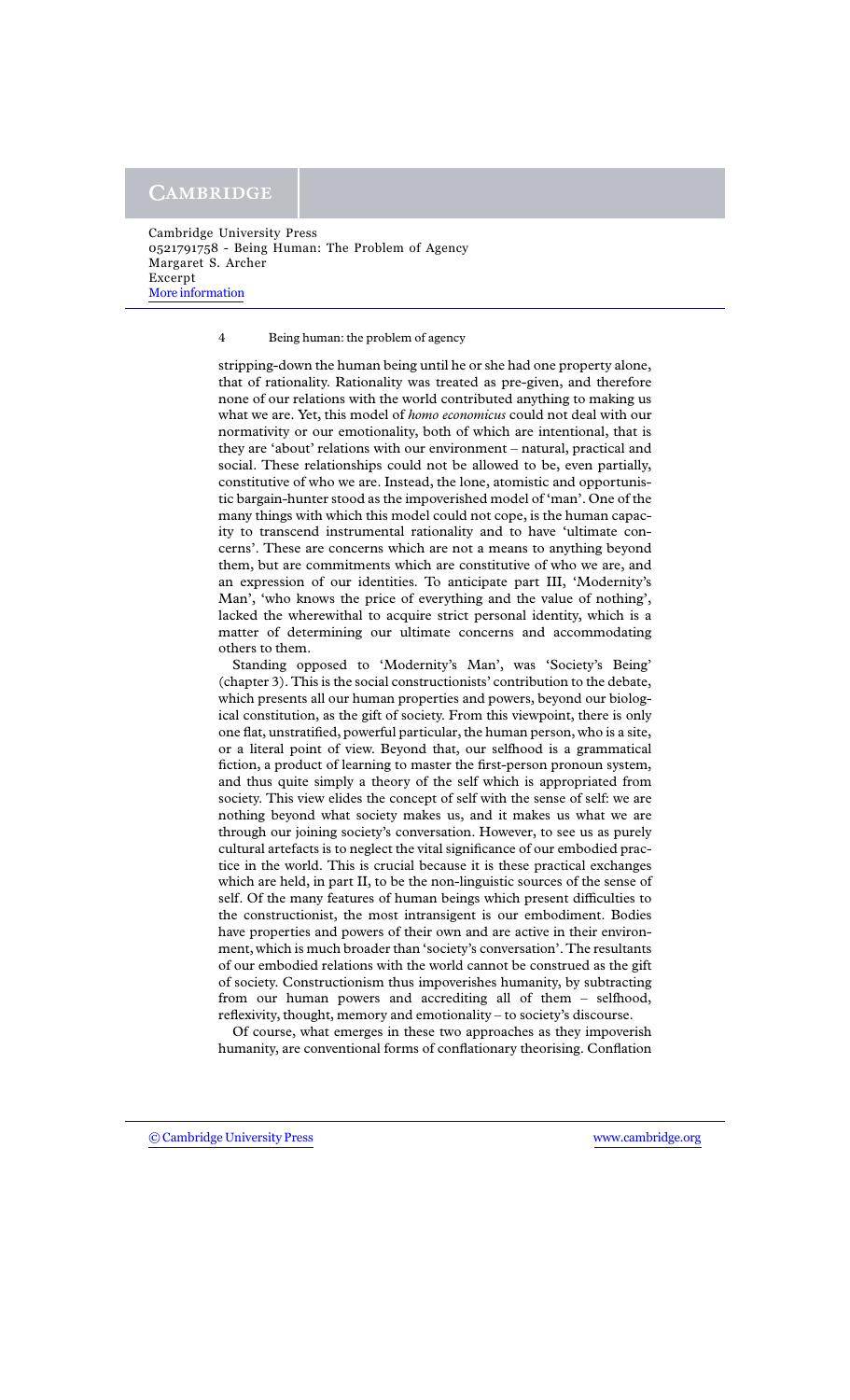## Introduction 5

in social theory has been the critical target of this whole trilogy. Basically conflationists reject the stratified nature of social reality by denying that independent properties and powers pertain to *both* the 'parts'of society and to the 'people' within it. I have used the term conflation in preference to reduction for two reasons. The first is simply in order to accentuate the *effects* of witholding emergent properties from either agents or society. In Upwards Conflation the powers of the 'people' are held to *orchestrate* those of the 'parts': in Downwards Conflation the 'parts' *organise* the 'people'. Thus, in the cultural realm, in the Upwards version, Socio-Cultural interaction *swallowed* up the Cultural System as a group or groups dominated and directed a completely malleable corpus of ideas. In the Downwards version, Cultural Systems (logical relations between bodies of ideas like theories and beliefs) *engulfed* the Socio-Cultural level (causal relations of influence between groups) through the basic processes of regulation and socialisation. In the structural domain the same effects were encountered. Either the state and nature of 'social integration' upwardly *moulded* 'system integration', or the state and nature of 'system integration' downwardly *shaped* 'social integration'. Now, in dealing with agency, the same two unacceptable forms of conflating two real levels of analysis are readily apparent and have the same effects. 'Modernity's Man' is old-style Upwards conflation, in which the single property of rationality is held to *make* both human beings and also their society. Conversely, 'Society's Being' is old-style Downwards conflation, in which the effects of socialisation *impress* themselves upon people, seen as malleable 'indeterminate material'.

Obviously, since both forms of conflation hold that *either* the properties and the powers of the 'parts' *or* of the 'people' are epiphenomena of the other, then they are reductionist theories. Downwards conflation means that the properties of the 'people' can be 'upwardly reduced' to properties of the system, which alone has causal powers. Upwards conflation means that the properties of the 'parts' can be 'downwardly reduced' to properties of the 'people', who alone have causal powers. This may seem to introduce unnecessary terminological confusion, but these *methodological* procedures for reduction do not really capture the downward weight of the systemic upon the social, or the untramelled freedom of the people to make structure, culture and themselves, which play such a prominent part in conflationary theorising. Nevertheless, conflation and reduction rest upon exactly the same ontological bases. That is *either* the 'parts' *or* the 'people' are held to be the *ultimate constituents* of social reality, to which the other could be reduced. Therefore, were all that were at stake a matter of *picturing* how epiphenomenalism works in actual theories, rather than methodological charters, then the introduction of the term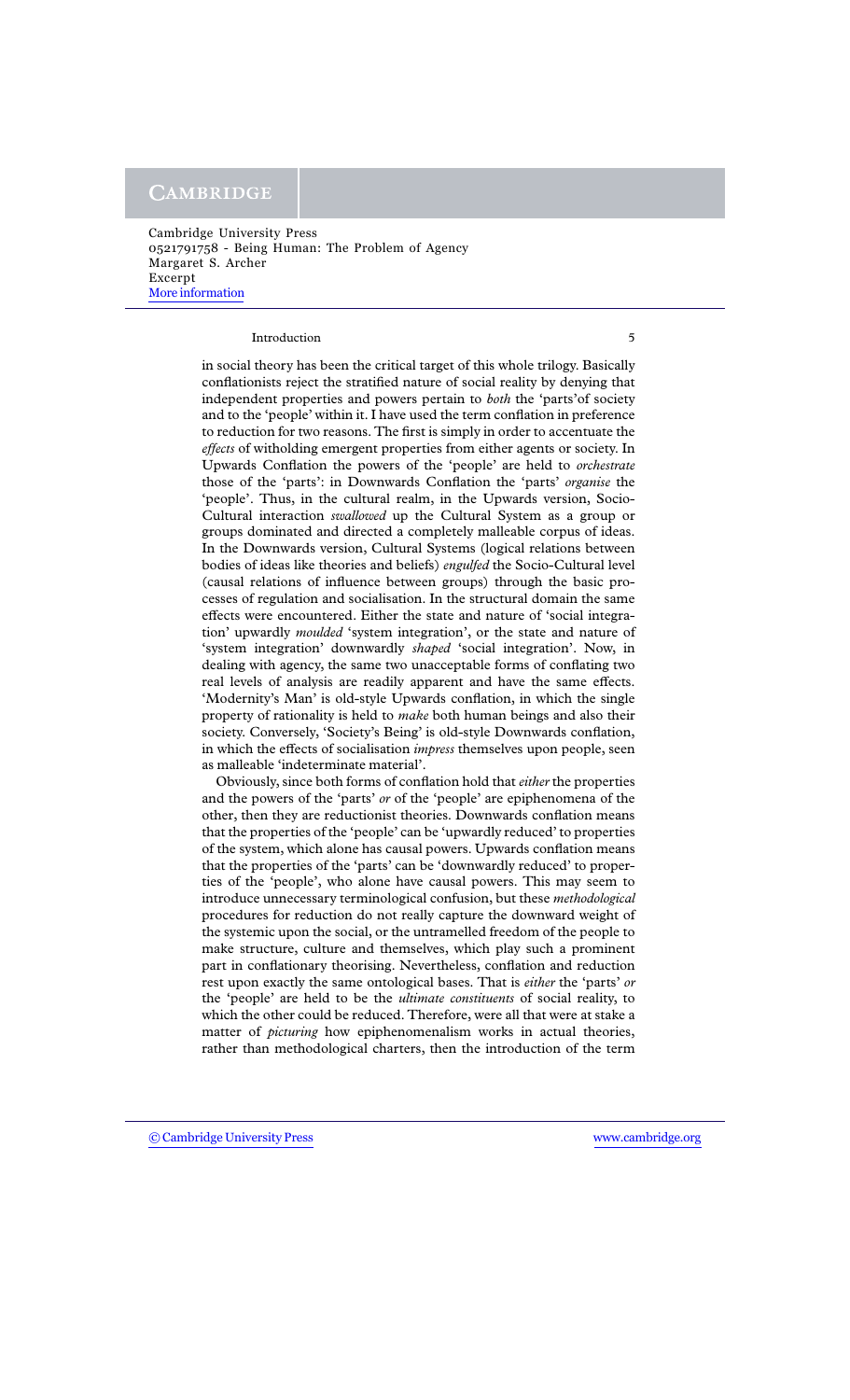#### 6 Being human: the problem of agency

'conflation' (and its directionality) might be considered an unwarranted source of confusion.

However, there is another and more compelling reason for introducing it. This is because there is a third form of conflation which does not endorse reductionism at all. There is Central conflation which is *a*reductionist, because it insists upon the inseparability of the 'parts' and the 'people'. In other words, the fallacy of conflation does not *depend* upon epiphenomenalism, on rendering one level of social reality inert and thus reducible. Epiphenomenalism is not the only way in which the 'parts' or the 'people' are deprived of their emergent, autonomous and causally efficacious properties and powers, and that in consequence their interplay is denied. Any form of conflation has the same consequences. Hence, conflation is the more generic error and reductionism is merely a form of it, or rather two particular cases of it.

This is demonstrated by Central conflation, where elision occurs in the 'middle'. This directional approach, which is reflowering at the moment, interprets neither the 'parts' nor the 'people' as epiphenomena of one another. Indeed, it is precisely their opposition to reduction which is the prime article of faith among modern proponents of Central conflation. Instead, what happens is that autonomy is withheld from *both levels* because they are held to be mutually constitutive. These theories have been encountered before when examining those who elide culture and agency<sup>3</sup> and structure and agency.<sup>4</sup> As mutually constitutive, the two elements cannot be untied and therefore their reciprocal influences cannot be teased out, which is held to be their major defect and one which severely limits their utility in practical social research. They will be encountered again during the present examination of agency itself, particularly in the theorising of Giddens and Bourdieu. Their respective approaches to human practices generically preclude one from disengaging the properties and powers of the practitioner from the properties and powers of the environment in which practices are conducted – and yet again this prevents analysis of their interplay. Instead, we are confronted with amalgams of 'practices' which oscillate wildly between voluntarism and determinism, without our being able to specify the conditions under which agents have greater degrees of freedom or, conversely, work under a considerable stringency of constraints.

What realism needs to do is not to re-animate the old debate between Upwards and Downwards conflationism, although both fallacies will be

<sup>3</sup> See Margaret S. Archer, *Culture and Agency*, Cambridge University Press, 1988, Chapter 4.

<sup>4</sup> See Margaret S. Archer, *Realist Social Theory: the Morphogenetic Approach*, Cambridge University Press, 1995, chapter 4.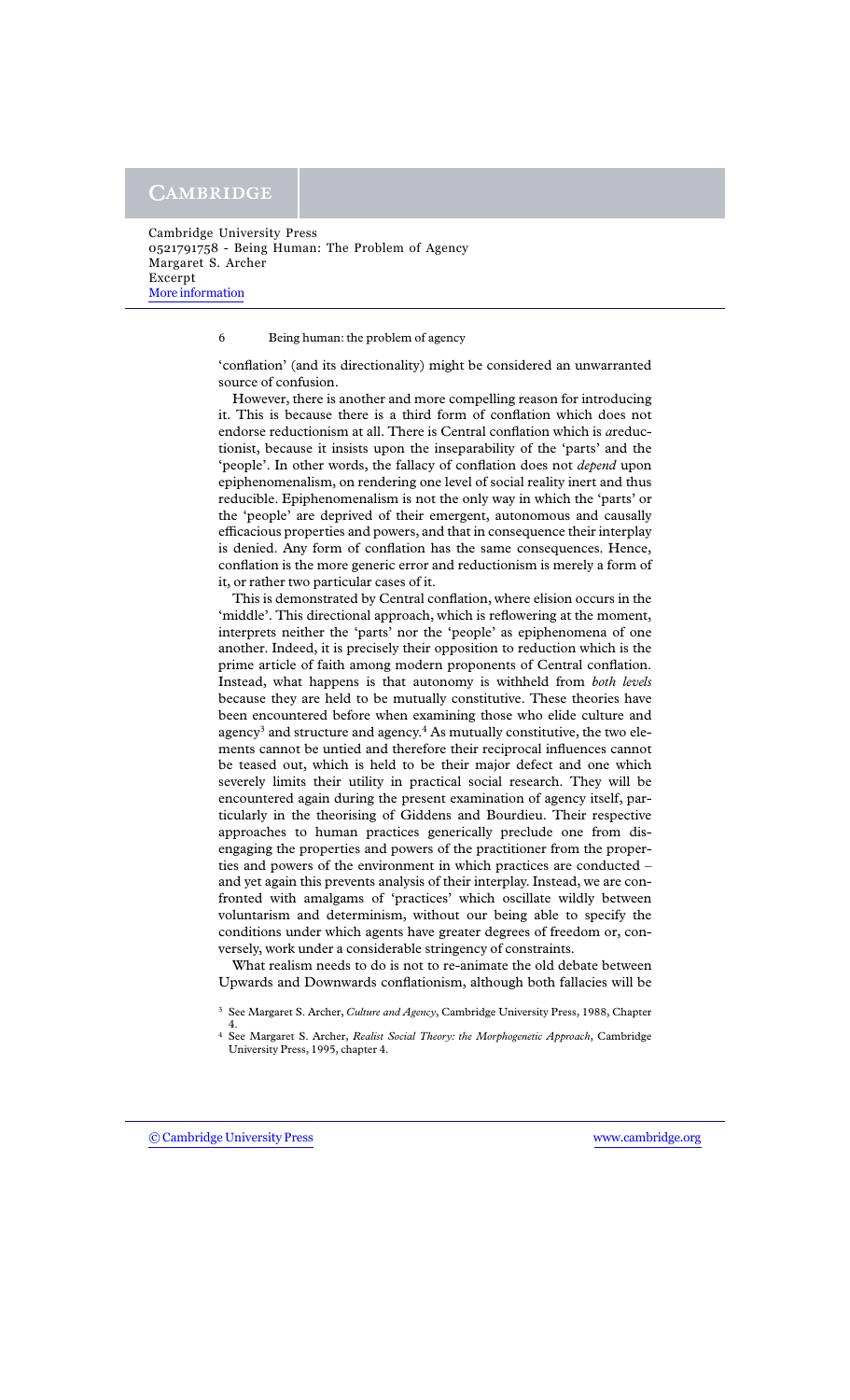## Introduction 7

found to be alive and well in 'Modernity's Man' and 'Society's Being', respectively. Nor should social realists dally with the ranks of Central conflationists, even though they share a critique of reductionism, because they do so on diametrically opposed grounds. The elision of the 'parts' and the 'people' in Central conflation is *a*reductionist: realism, which stresses the independent properties and powers of both is firmly *anti*reductionist. Therefore, social realism should continue where it is going, namely struggling on to link the 'parts' and the 'people', without conceding for a moment that their respective properties and powers can be reduced to one another, or should be regarded as inseparable and mutually constitutive .

The direct implication then, is that social realists have to be a good deal more precise about these properties and powers of human beings, and how they emerge through our *relations* with the world, which cannot be narrowly construed as 'society', let alone as 'language', 'discourse' and 'conversation'. This task is begun in part II, which deals with our *continuous sense of self*, or self-consciousness. It has to begin there, because without a continuous sense that we are one and the same being over time, then even the two impoverished models just introduced cannot get off the ground, let alone a more robust conception of humanity. 'Modernity's Man' needs this sense of self if he is consistently to pursue his so-called fixed preference schedule, for he has to know both that they are his preferences and also how he is doing in maximising them over time. Similarly, 'Society's Being' also needs this sense of self, rather than a grammatical fiction, in order to know that social obligations pertain to her, rather than just being diffuse expectations, and that when they clash, then it is she who is put on the spot, and has to exercise a creativity which cannot be furnished by consulting the discursive canon. Unscripted performances, which hold society together, need an active agent who is enough of a self to acknowledge her obligation to perform and to write her own script to cover the occasion.

The realist approach to humanity thus begins by presenting an account of this sense of self, which is prior to, and primitive to, our sociality. Self consciousness derives from our embodied practices in the world. Because acquiring a continuous sense of self entails practices, then it also involves work. This is what sets it apart from the pre-given character of 'Modernity's Man'. Because it emerges at the nexus of our embodied encounters with the world, this is what sets it apart from 'Society's Being'. One of the most important properties that we have, the power to know ourselves to be the same being over time, depends upon practice in the environment rather than conversation in society. Instead, the sequence which leads to the emergence of our selfhood derives from how our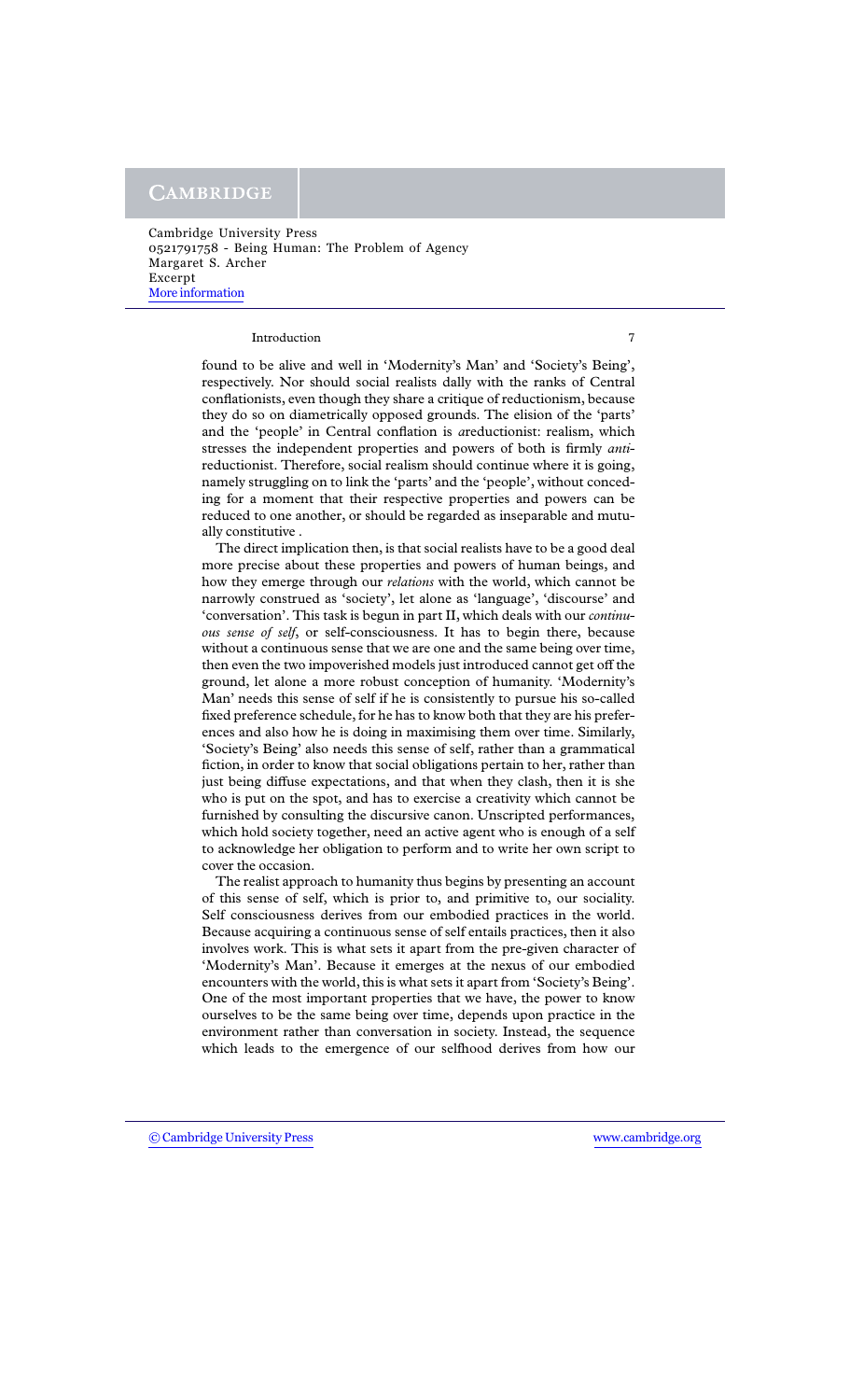## 8 Being human: the problem of agency

species-being interacts with the way the world is, which is independent of how we take it to be, or the constructions we put upon it. Each one of us has to discover, through embodied practice, the distinctions between self and otherness, then between subject and object, before finally arriving at the distinction between the self and other people. Only when these distinctions have been learned through embodied practice can they then be expressed in language.

Chapter 4 draws upon Merleau-Ponty's account of how our embodied encounters instil the sense of self and otherness. This is a continuous sense of self to him, because of the necessary continuity of the relations which people have to sustain with the natural environment throughout their lives, that is even after they become fully social beings. To Merleau-Ponty it is our embodied memories which give us the sense of our own continuity. This is highly compatible with Locke's conception of the self, where the continuous sense that we are one and the same being over time hinged upon the body and our memories. Locke has always been vulnerable to the charge that he made the continuous sense of self depend upon perfect recall, which is manifestly defective in most of us. However, modern neurobiology now views memory as a living storage system, which would be dysfunctional if everything were retained, and this therefore means that total recall is not what we should expect to find in the non-pathological human being. Instead, neurobiology gives evidence of our durable powers of recognition, our lasting and distinctive eidetic memories and the indelibility of our performative skills. Significantly, none of these are language dependent, yet together they are sufficient to supply a continuous sense of self, which is unique to each individual and thus anchors their strict self-identity.

The primacy of practice, rather than of language, has thus been defended in relation to that prime human power, our self-consciousness. To possess this power also implies that we are reflexive beings, for to know oneself to be the same being over time, means that one can think about it. The final stage of the argument about embodied practice as the source of the sense of self is completed by seeking to demonstrate the primacy of practice in the development of thought itself. Here, Piaget's experimental demonstrations that it is the child's own practical activities which serve to instil the logical principles of identity and non-contradiction, show our powers of thinking and reasoning to be neither pre-given nor to be the gift of society – they have to be realised in and through practice.

However, it could be rejoined that all I have defended is the primacy of practice in early childhood development. Thus it could be countered that once we become fully part of society's conversation, it takes over the baton in directing our lives, and practice falls into the background. Chapter 5 is devoted to anticipating this objection. Firstly, it seeks to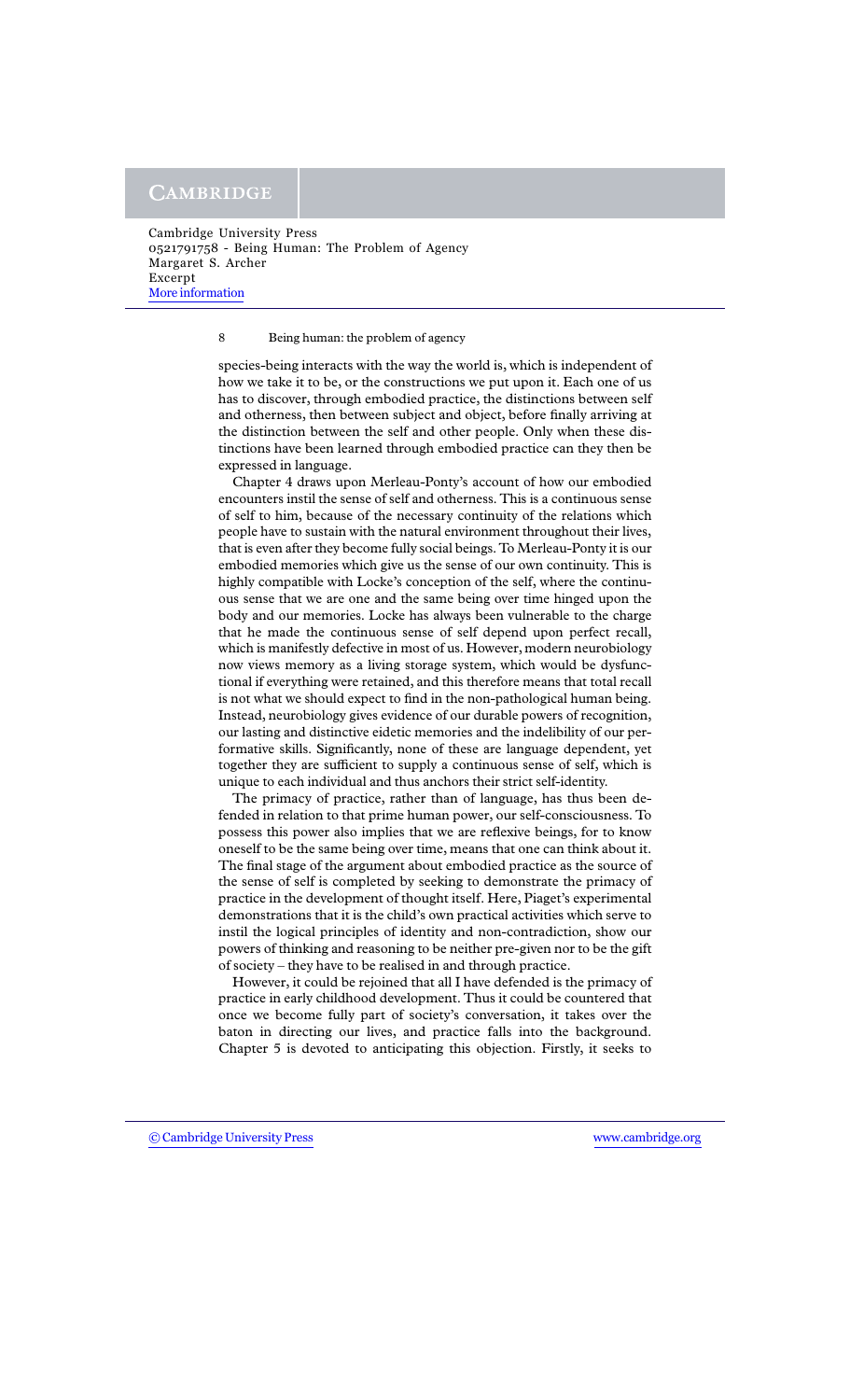## Introduction 9

show that practical relations are life-long because we all have ineluctable relations with nature and with material culture. In short we never cease, and never can cease, to sustain relations with all three orders of reality – natural, practical and social. We are incapable of living life as solely discursive beings, and what we make of our lives cannot thus be captured on the Hamlet model. More ambitiously, this chapter seeks to show not only that practice is enduring, not only that it is indispensable to human comportment in the world, but also that it is pivotal to the knowledge which we gain from nature and from society, which have to be filtered through practice – the fulcrum of knowledge. Thus we remain embedded in the world as a whole, and cannot be detached from the other orders of reality to become 'Society's Being'. Conversely, the discursive order, far from being independent and hegemonic, remains closely interdependent with nature and with practice.

The fact that, as human beings, we necessarily live out our lives in all three orders of reality, natural, practical and social, provides the bridge to part III. This moves on from human beings as the bearers of a *continuous sense of self*, a property which they acquire early on in life, to their active acquisition of a *personal identity* at maturity. Our selfhood is unique, but it can largely be constituted by the things that have happened to us. Certainly, it entails active interplay with the environment in which individuals find themselves, but it cannot be pro-active in selecting this environment. Personal identity, however, hinges precisely upon the emergence of a mature ability to take a reflective overview of the three orders of reality in which we are ineluctably engaged. Because of our constitution in relation to the constitution of the world, we cannot ignore any of these three orders with impunity: nevertheless, we can prioritise where our predominant concerns lie and accommodate our other concerns to them. It is the distinctive patterning of these concerns which is held to give people their unique personal identities.

Thus chapter 6 defends the proposition that we live, and must live, simultaneously in the natural, practical and social orders. It presents our emotions as the commentaries made upon our welfare in the world. Distinctive emotional clusters represent different types of commentary upon the inexorable human concerns attaching to these three orders in which we live out our lives. The three kinds of emotional imports relate to our physical well-being in the natural order, our performative achievement in the practical order and our self-worth in the social order. Here, there is a major dilemma for every human being, because their flourishing depends upon their attending to all three kinds of emotional commentaries, and yet these do not dovetail harmoniously: attention to one can jeopardise giving due heed to the others. For example, to respond to